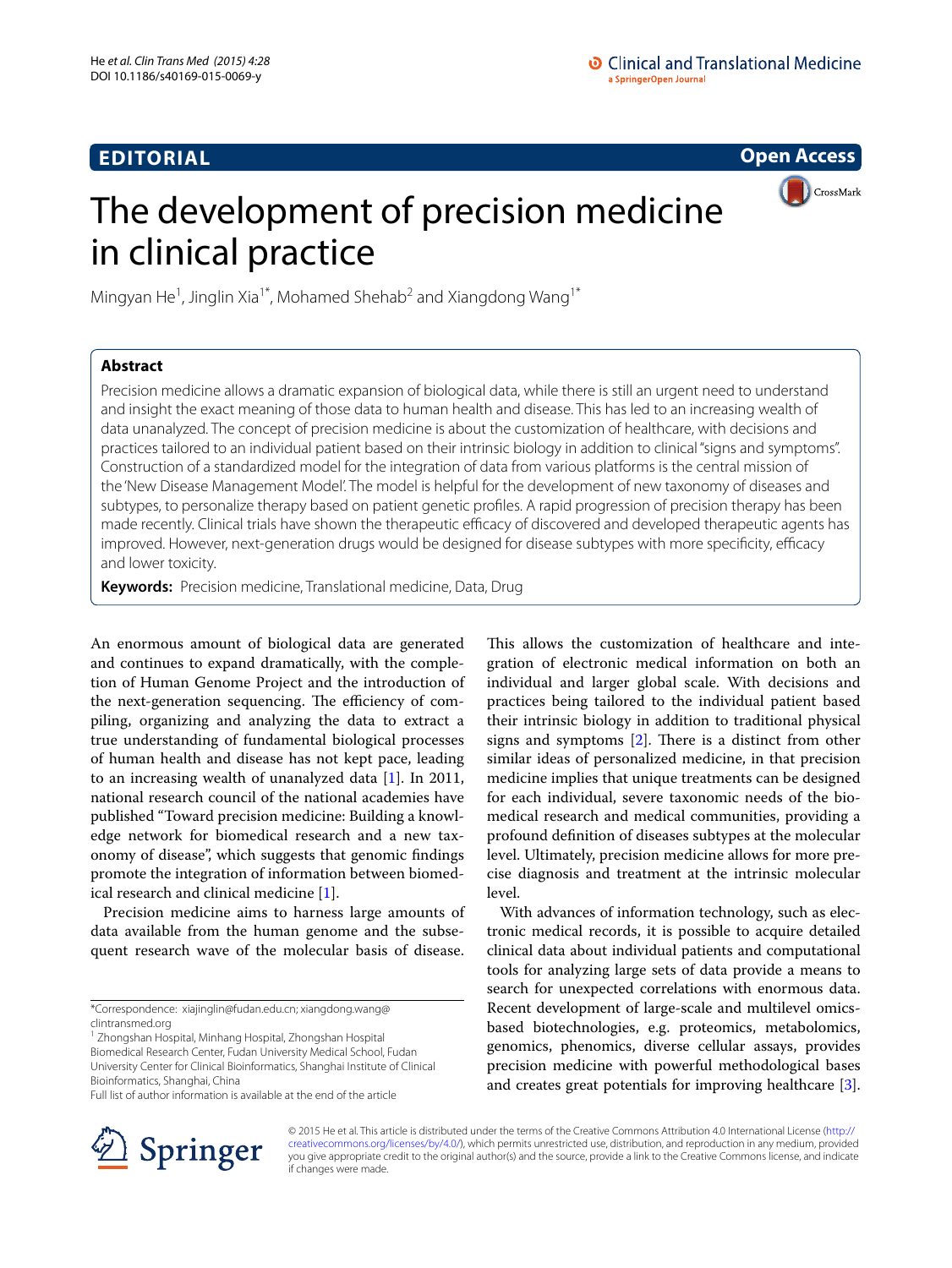Precision oncology is referred to as the vanguard of precision medicine. Cancer is a genomic disease with a series of mutated or altered oncogenes, while oncology research has benefited from the large scale biotechnology studies of cancer genomes. The translation of analyzed data has also revealed scores of cancer genes affecting cell signaling, chromatin, epigenomic regulation, metabolism, and lineage maturation [\[4\]](#page-2-3). Recently, the Obama administration announced a research initiative geared towards precision medicine and to the new era of medicine both delivering the right treatment at the right time [[5](#page-2-4)].

Translational medicine research is the main component of precision medicine's integration of large sets of bioinformatics data with medical practice. Numerous translational research centers are emerging constantly and launch translational projects. In 2012, the International Personal Genome Project published an integrated map of genetic variation from 1092 human genomes, which revealed substantial genetic variation among populations. These variations will be helpful to understand genetic variations among different ethnic and racial backgrounds as well as how these variants affect drug metabolism [\[6](#page-2-5), [7\]](#page-2-6). In 2013, British Prime Minister David Cameron, launched the '100,000 people genome project', with results published and available to the public at no cost [\[8](#page-2-7)]. This genetic and phenotypic information revealed through this projection will enable researchers to use the data to identify genes linked to medical conditions, develop new treatments and facilitate improvements in precision medicine.

In addition, other large-scale projects, such as The Cancer Genome Atlas (TCGA), Encyclopedia of DNA Elements (ENCODE), or Human Proteome Project (HPP), were launched [\[9](#page-2-8), [10](#page-2-9)]. TCGA contains somatic mutations, copy number variation, mRNA expression, miRNA expression, protein expression, and histology slides, and aims to develop an integrated landscape of complex molecular network for approximately 7000 human tumors. The ENCODE project has mapped regions of transcription, transcription factor association, histone modification, DNA methylation and chromatin structure to delineate all functional elements encoded in the human genome [\[11](#page-2-10)]. HPP aims to reach a detailed understanding of the  $\sim$ 20,000 human protein-coding gene predicted from the human genome. Recently, the Chromosome-centric Human Proteome Project [[10,](#page-2-9) [12](#page-2-11)] and tissue-based maps of human proteomes [\[13](#page-2-12)] have been described. The project has extensively and systematically analyzed all missing and known proteins in chromosomes for their tissue/cellular/subcellular localizations as well as their associations with human diseases (i.e., immune diseases, metabolic disorders, and cancers). Tissue-based maps of human proteomes have identified

differences in druggable proteins, cancer proteins, and their metabolism between different tissues and organs.

A secretome as complete sets of secreted proteins is an important part of the proteome. Secretomes encode approximately 10 % of the human genome and play important roles in cellular immunity, adhesion, communication, and various drug delivery mechanisms [[14\]](#page-2-13). Analyses of secretomes have been reported in various organisms and cell types [\[15\]](#page-2-14). The Secreted Protein Database is a collection of over 18,000 secreted proteins from Human, Mouse and Rat proteomes, which includes sequences from SwissProt, Trembl, Ensembl and Refseq [[16\]](#page-2-15). Studying cell secretomes can be helpful in identifying biomarkers needed for diagnosis, prognosis and/or monitoring therapeutic response [\[14](#page-2-13)].

There still remains the need to build a linked library network as well as new taxonomy profiles of diseases for the better implementation of precision medicine, although enormous data have been generated and shown contribution to precision diagnosis, pharmaceutical development. The network should be integrated for the convenience of searching information including individual genome, transcriptome, proteome, metabolome, phenome, data from clinical signs and symptoms, experimental tests, environmental exposures, and socioeconomic factors. This provides a deeper understanding of disease mechanisms, pathogenesis, treatment, and drive forward the development of new taxonomy to define disease subtypes. However, data from different platforms are not standardized. Building a standardized model for the integration of data is a major challenge.

Bioinformatics data provide great insights to the understanding of the biological processes of human diseases and health. Computational data mining methods are important tools for the prioritization of disease candidate gene. The gene network-based guilt-by-association is the basic principle from which genes with the same interaction partners or expression data, most likely share the same biological function [\[17\]](#page-2-16). There are various data sources and network measures for disease gene prioritization [[18\]](#page-3-0). For example, Gene Ontology and KEGG enable the functional interpretation of genes and gene products via enrichment analysis. NCBI LocusLink, Ensemble, SwissPro, or TrEmbl provide protein sequence data, probably associated with diseases. Network analysis can be done using either local network information such as direct neighbor, shortest path or degree of a node. Global network information can be taken into account the entire network topology to rank candidate genes [\[18](#page-3-0)]. The limitation should not go unnoticed and under-developed, although data mining tools have greatly benefited researchers to identify candidate genes. For instance, not all functional data has been annotated in Gene Ontology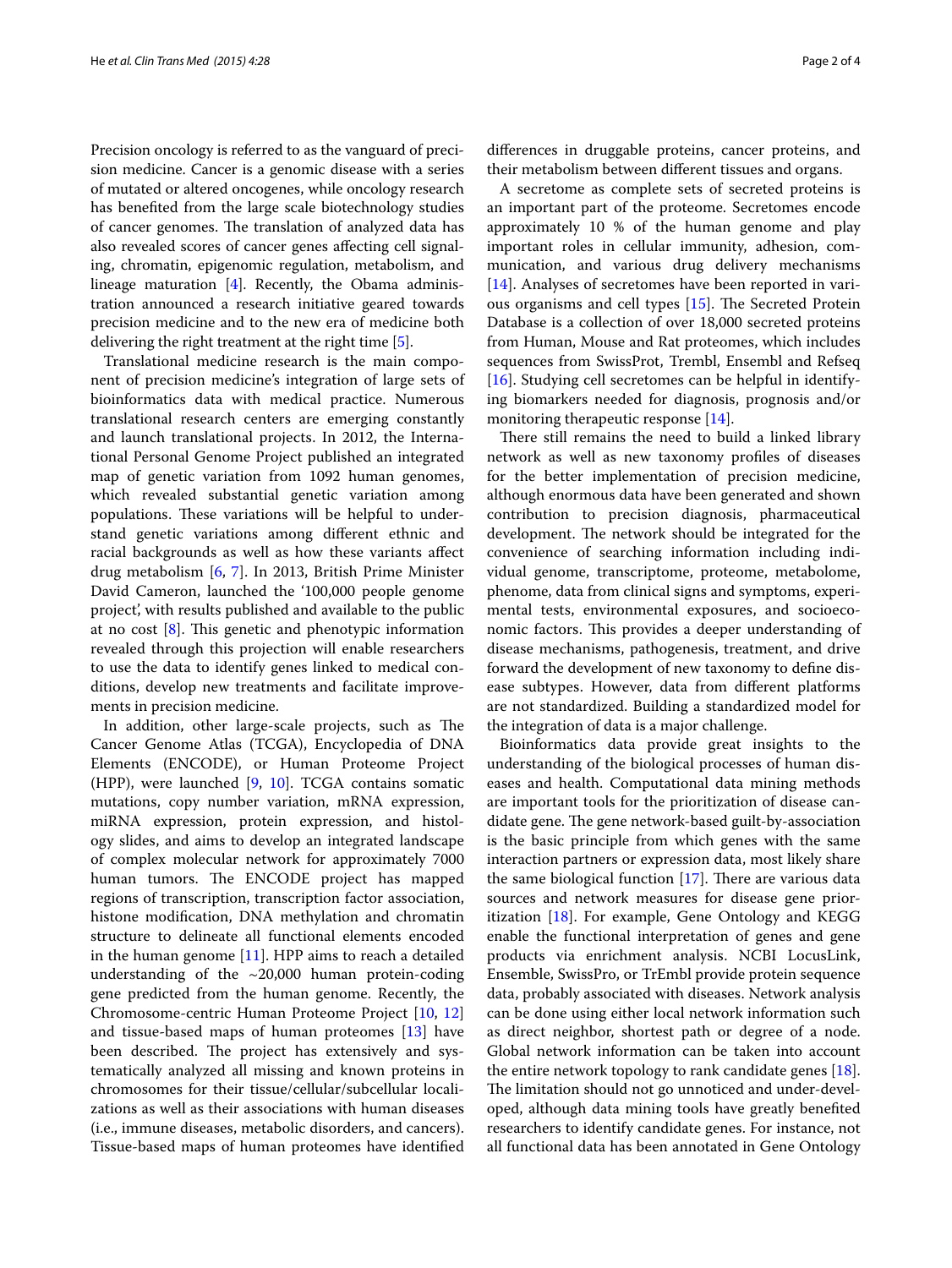and KEGG, resulting in inevitable omissions of potential key molecular pathways. Most of the mining methods rely on previous reported data information available for diseases. This limits the prediction potential for genes related to diseases.

The development of target-specific drugs has made great progression in improving therapeutic response of various diseases, on basis of a deeper biological understanding of diseases and an efficient validation of clinical therapeutic effects. For example, the epidermal growth factor receptor (EGFR) pathway has been targeted for the treatment of patients with somatic EGFR mutant non-small-cell lung carcinoma (NSCLC). EGFR tyrosine kinase inhibitors (TKIs) such as erlotinib and gefitinib have confirmed significant improvements in the 'progression-free survival', in advanced EGFR mutated NSCLC [[19,](#page-3-1) [20\]](#page-3-2). Other target-specific drugs include HER2 targeted agents (e.g. lapatinib, pertuzumab), ABL inhibitors (e.g. imatinib, nilotinib), MEK inhibitor (e.g. trametinib), or immune checkpoint inhibitors (e.g. anti-CTLA4 monoclonal antibody agents, ipilimumab). Most of the therapeutic targets are critical molecular signaling pathways associated with development of disease. Targeting specific molecular or effectors of different diseases have shown therapeutic advantages and great potential as an important aspect of precision medicine.

However, a large number of challenges should be considered and overcome during the development and clinical application of targeted agents. Various toxicities and developments of new targeted molecular therapies were revealed [[21\]](#page-3-3), including cardiac, pulmonary, skin, endocrine, gastrointestinal toxicities caused by new targeted therapies. It is urgent to develop more specific, efficacious targeted therapies with low toxicities. Additionally, drug resistance has been inevitably observed in some patients who were expected to have a better response before use. The resistance mechanisms should be further investigated for potential solutions or the development of antiresistant next-generation targeted agents. For example, the development of acquired EGFR inhibitor resistance have been studied to be involved in a number of mechanisms, such as the T790M missense mutation in exon 20 of the EGFR kinase domain and escape mechanisms through critical genetic drivers, including c-MET/HGF, HER2, PIK3CA, ERK, BRAF, CRKL, and AXL [\[22](#page-3-4)]. The next-generation EGFR inhibitors, such as afatinib, can bind to both EGFR and HER2 through covalent bonds resulting in the irreversible blockade, and be developed with more sustained target modulation [[23](#page-3-5)]. The thirdgeneration EGFR inhibitors to focus on T790M-mediated drug resistance are currently in clinical trial testing [[23](#page-3-5)].

In conclusion, precision medicine has shown great potentialities while catering to the requirements of

bioinformatics and medical practice development. Building a standardized model for the integration of data from various platforms is the central mission which is helpful for the development of new taxonomy of disease subtypes and personalized therapy based on patient genetic profiles. Furthermore, there has been progress towards the discovery and development of targeted therapeutic agents with evidence in clinical trials of the improvement of therapeutic efficacy. Next-generation drugs would be designed for diseases subtypes with more specificity, efficacy and lower toxicity.

### **Author details**

<sup>1</sup> Zhongshan Hospital, Minhang Hospital, Zhongshan Hospital Biomedical Research Center, Fudan University Medical School, Fudan University Center for Clinical Bioinformatics, Shanghai Institute of Clinical Bioinformatics, Shanghai, China. <sup>2</sup> San Juan Bautista School of Medicine, San Juan, PR, USA.

## Received: 10 August 2015 Accepted: 10 August 2015 Published online: 25 August 2015

#### **References**

- <span id="page-2-0"></span>1. National Research Council (US) Committee (2011) Toward precision medicine: building a knowledge network for biomedical research and a new taxonomy of disease. National Academies Press, Washington DC
- <span id="page-2-1"></span>2. Chen CS, He MY, Zhu YC, Shi L, Wang XD (2015) Five critical elements to ensure the precision medicine. Cancer Metastasis Rev 34(2):311
- <span id="page-2-2"></span>3. Reardon S (2015) Precision-medicine plan raises hopes. Nature 517(7536):540
- <span id="page-2-3"></span>4. Garraway LA, Lander ES (2013) Lessons from the cancer genome. Cell 153(1):17–37
- <span id="page-2-4"></span>5. Collins FS, Varmus H (2015) A new initiative on precision medicine. N Engl J Med 372(9):793–795
- <span id="page-2-5"></span>6. Abecasis GR, Auton A, Brooks LD et al (2012) An integrated map of genetic variation from 1,092 human genomes. Nature 491(7422):56–65
- <span id="page-2-6"></span>7. Kuehn BM (2012) 1000 genomes project finds substantial genetic variation among populations. JAMA 308(22):2322–2325
- <span id="page-2-7"></span>8. Torjesen I (2013) Genomes of 100,000 people will be sequenced to create an open access research resource. BMJ 347:f6690
- <span id="page-2-8"></span>9. ENCODE Project Consortium (2012) An integrated encyclopedia of DNA elements in the human genome. Nature 489(7414):57–74
- <span id="page-2-9"></span>10. Paik YK, Jeong SK, Omenn GS et al (2012) The Chromosome-Centric Human Proteome Project for cataloging proteins encoded in the genome. Nat Biotechnol 30(3):221–223
- <span id="page-2-10"></span>11. Tiirikka T, Moilanen JS (2015) Human chromosome Y and haplogroups; introducing YDHS database. Clin Transl Med 4:20
- <span id="page-2-11"></span>12. Paik YK, Omenn GS, Thongboonkerd V et al (2014) Genome-wide proteomics, Chromosome-Centric Human Proteome Project (C-HPP), part II. J Proteome Res 13(1):1–4
- <span id="page-2-12"></span>13. Kato Y, Nakamura H, Tojo H et al (2015) A proteomic profiling of lasermicrodissected lung adenocarcinoma cells of early lepidic-types. Clin Transl Med 4:24
- <span id="page-2-13"></span>14. Pavlou MP, Diamandis EP (2010) The cancer cell secretome: a good source for discovering biomarkers? J Proteom 73(10):1896–1906
- <span id="page-2-14"></span>15. Skalnikova H, Motlik J, Gadher SJ et al (2011) Mapping of the secretome of primary isolates of mammalian cells, stem cells and derived cell lines. Proteomics 11(4):691–708
- <span id="page-2-15"></span>16. Frantzi M, Bhat A, Latosinska A (2014) Clinical proteomic biomarkers: relevant issues on study design & technical considerations in biomarker development. Clin Transl Med 3:7
- <span id="page-2-16"></span>17. Melak T, Gakkhar S (2015) Maximum flow approach to prioritize potential drug targets of Mycobacterium tuberculosis H37Rv from protein–protein interaction network. Clin Transl Med 4:19